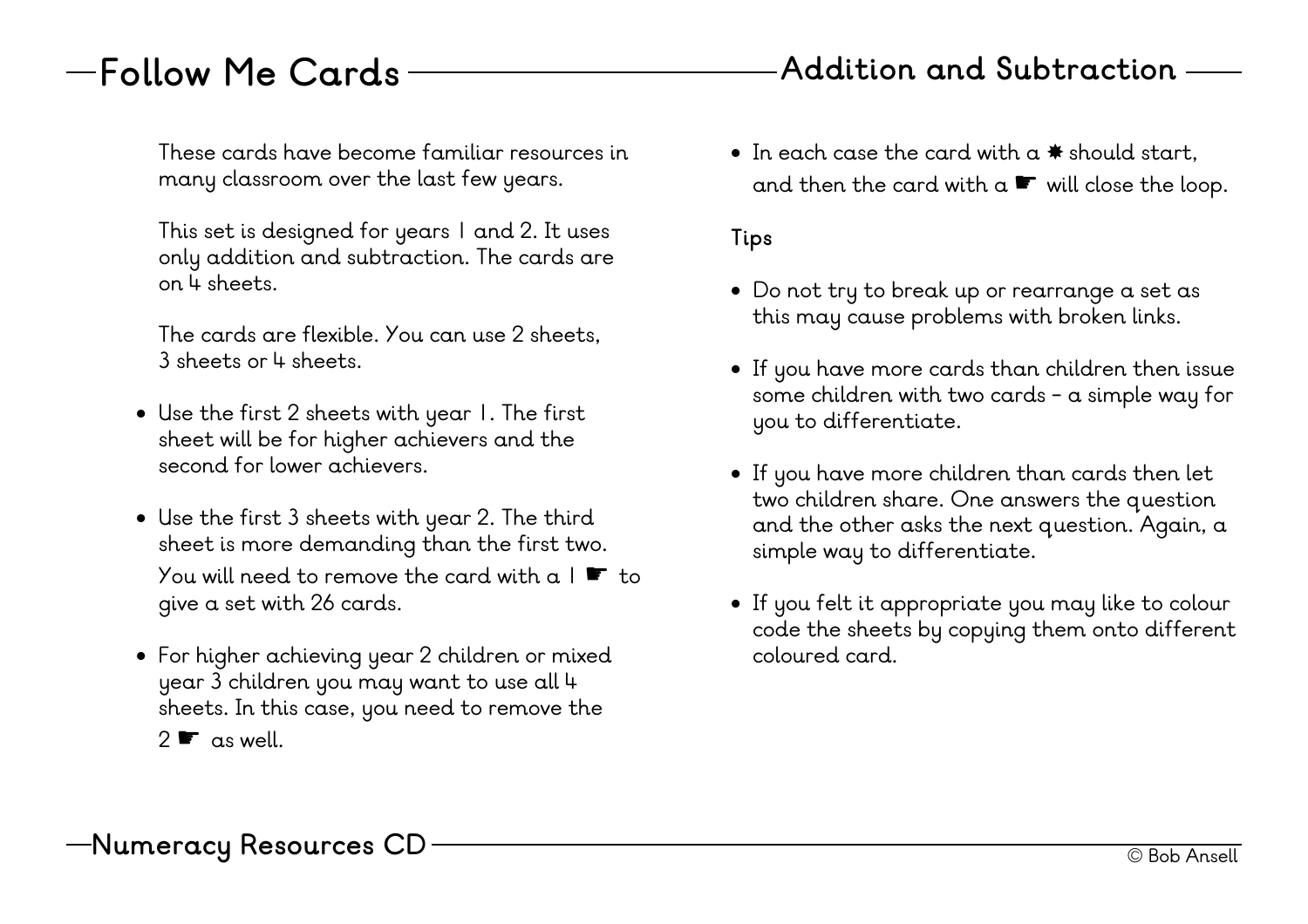**Follow Me Cards Addition and Subtraction Sheet 1**

| $\bigstar$<br>I am 20  | $I$ am $15$            | I am 5                     |
|------------------------|------------------------|----------------------------|
| subtract 5<br>from me  | subtract 10<br>from me | what is 2 more?            |
| I am 7                 | $I$ am $I$ 4           | $I$ am $18$                |
| add 7 to me            | find 4 more<br>than me | subtract 8<br>from me      |
| $I$ am $10$            | $I$ am $16$            | $I$ am $13$                |
| what is 6 more?        | take 3 from me         | what is 4 less<br>than me? |
| $\mathsf{N}$<br>$\cap$ |                        |                            |

—Numeracy Resources CD — **Canadian Construction Construction Construction** C Bob Ansell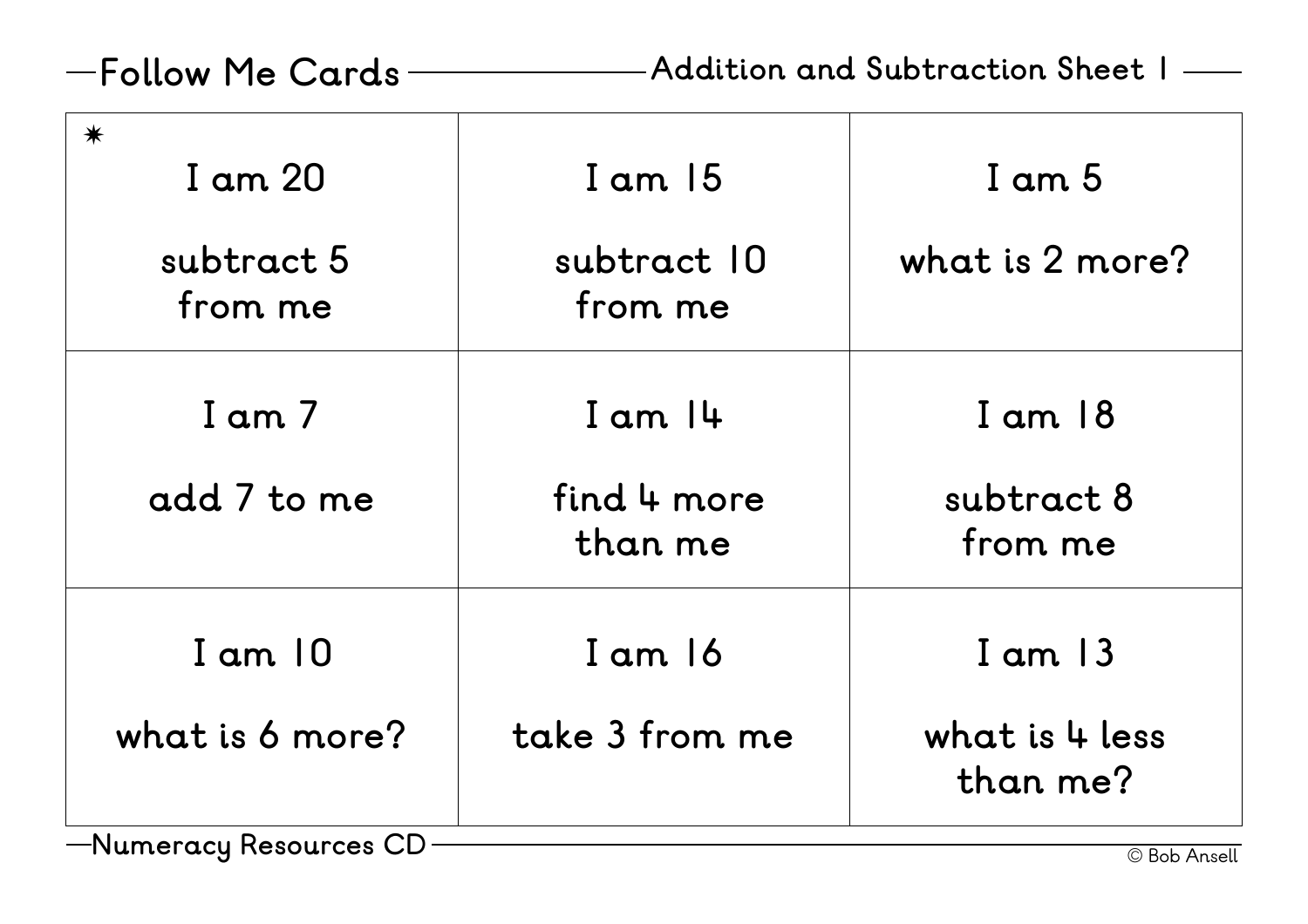# **Follow Me Cards Addition and Subtraction Sheet 2**

| I am 9<br>take 5 from me                 | $I$ am $4$<br>subtract 3   | I am I<br>add 5 to me           |
|------------------------------------------|----------------------------|---------------------------------|
| I am 6<br>find 3 less than me            | $I$ am $3$<br>add 5 to me  | I am 8<br>subtract 8<br>from me |
| $I$ am $O$<br>what is 2 more<br>than me? | $I$ am $2$<br>add 10 to me | $I$ am $12$<br>add 8 to me      |
| —Numeracy Resources CD                   |                            | © Bob Ansell                    |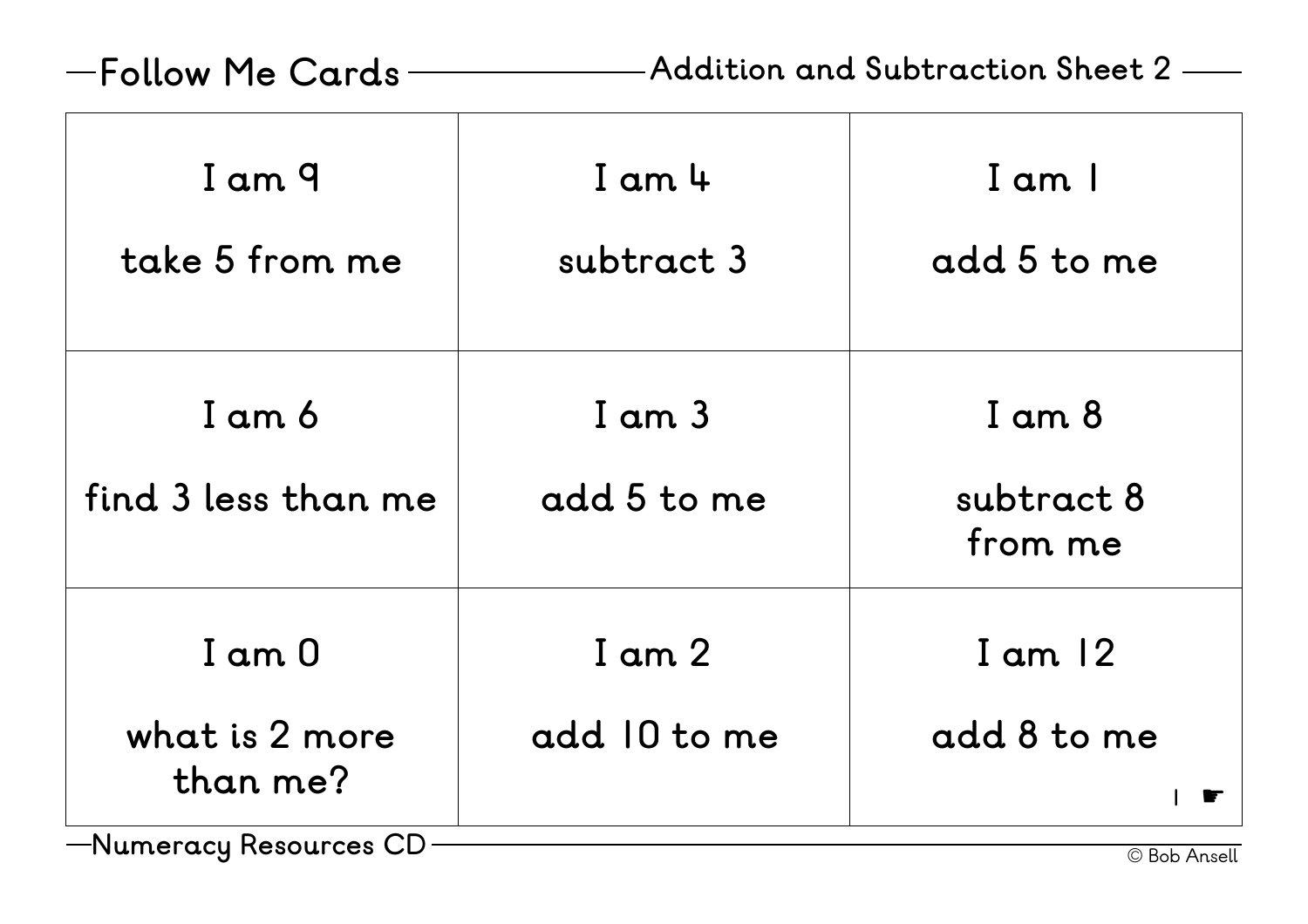**Follow Me Cards Addition and Subtraction Sheet 3**

| $I$ am $12$           | $I$ am $17$    | $I$ am $24$                |
|-----------------------|----------------|----------------------------|
| add 5 to me           | add 7 to me    | what is 5 more<br>than me? |
| I am 29               | I am 26        | I am 23                    |
| subtract 3<br>from me | take 3 from me | increase me by 4           |
| I am 27               | $I$ am $31$    | I am II                    |
| what is 4 more        | subtract 20    | increase me by 9           |
| than me?              | from me        |                            |
| $\cap$                |                |                            |

—Numeracy Resources CD — <del>— — — — — — — — — — — — — — — — — © Bob Ansell</del>